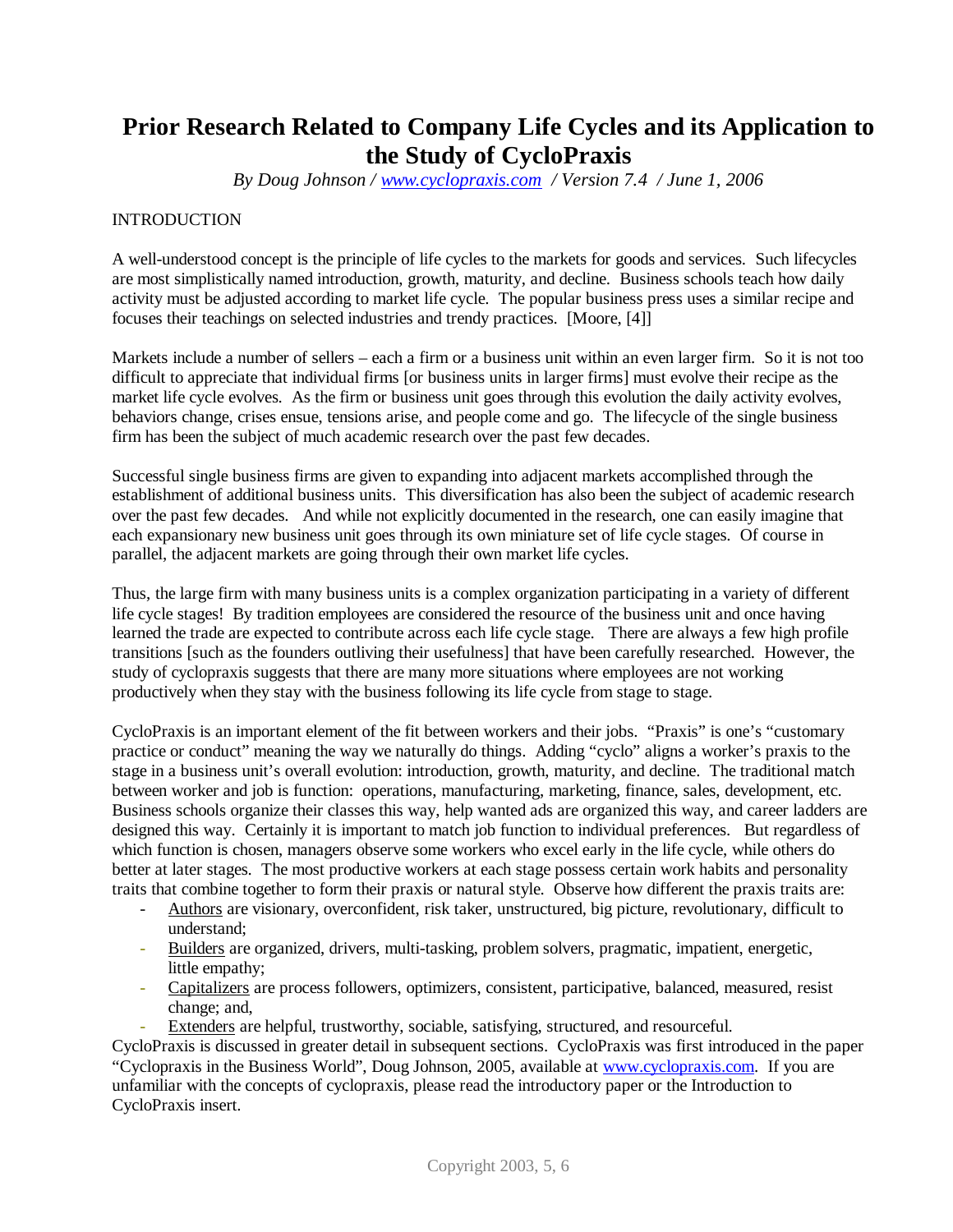This paper – and it's companions -- will suggest that the challenges for new businesses are as much oriented to selecting employees with appropriate praxis [behavior traits] as with the more traditional hypothesis of financial hurdle rates, strategic planning principles, organizational theory, and innovativeness/competitiveness.

## PRIOR RESEARCH REVIEW: STAGES IN A FIRMS EVOLUTION

Thorough out the past few decades, scores of scholarly articles have been written about stages of business growth. The author has reviewed nearly a dozen of the most frequently referenced articles. No attempt is claimed at thorough review or summarization of this growing body of information. Those wishing such a review or summary might contact Frank La Pira, University of Ballarat who at one time posted a summary on the [www.mainstreet.au.com/clients/chacc](http://www.mainstreet.au.com/clients/chacc) website. Frontiers of Entrepreneurship Research [Hanks, Chandler, 1995] contains another fine bibliography as does the Academy of Management Journal [Karzanjian, 1988]. Another fine resource from Entrepreneurship Theory and Practice [Hanks, Watson, Jansen, Chandler, 1993] identifies and contrasts ten 'original' life-cycle models in a series of tables. There are 3 stage, 4 stage, 5 stage, 7 stage, and 10 lifecycle stage versions. The life-cycle discussion of this paper follows most closely the model introduced by Greiner [1972], which fortunately seems to have garnered a broad supportive following. This paper will only discuss 4 of Greiner's 5 stages. This paper applies different names to each of the stages in order that a personification of the stage is easily comprehended.

The basic premise of all the life-cycle literature suggests that organizations evolve in a consistent and predictable manner. These scholars have argued that as firms move through various stages of growth, differing problems must be addressed resulting in the need for different management skills, priorities, and structural configurations [Hanks, etal, 1993]. This writer finds it interesting that despite the considerable asset that employees represent [especially in a IP rich company] no mention was found of the need for differing employee-operating-styles or employee-work-habits [now called cyclopraxis] in the different life cycle stages. The closest any reference gets is a mention of an hypothesis that an employee or manager who struggles in one particular life-cycle stage isn't necessarily an incapable or mediocre worker. We now postulate their cyclopraxis is not applicable in the current life cycle stage.

Much of the research has pointed to correlations between organization size and life cycle stage [Walsh  $\&$ Dewar]. CycloPraxis builds on this concept.

Current research is moving from the hypothetical to the collection of empirical data from large sets of modern day firms [Hanks & Chandler, 1995] [Shane & Stuart, 2001]. While this research is interesting for it's own purpose the population under study are small emerging single franchise firms that are only of tangential relevance to the establishment of new business within the large firm – a key focus of this paper.

Much of the scholarly work [Scott & Bruce 1987] [Kazanjian 1988] [Lester, Parnell, 1998, 2002] is anchored by the pioneering thinking of Larry Greiner's original [1972] works. So popular is Greiner that he is published again in 1998 in the Harvard Business Review. Greiner's key focus is on the emergence of new problems caused by changing organization and sales revenue. Transitions from one stage to the next do not occur smoothly. The recurring premise is that they are the result of some crisis.

In his last life cycle stage [the one not mapped to this cyclopraxis work] Greiner examines corporate departmental behaviors in the large diversified firm from a centralized perspective of the corporate headquarters. His conclusions are consistent with the practical observations of this writer. However since the focus of this paper is on behaviors in individual business units, we are interested in understanding this final stage from the vantage point of the new emerging business and then looking in a decentralized upward direction, rather than a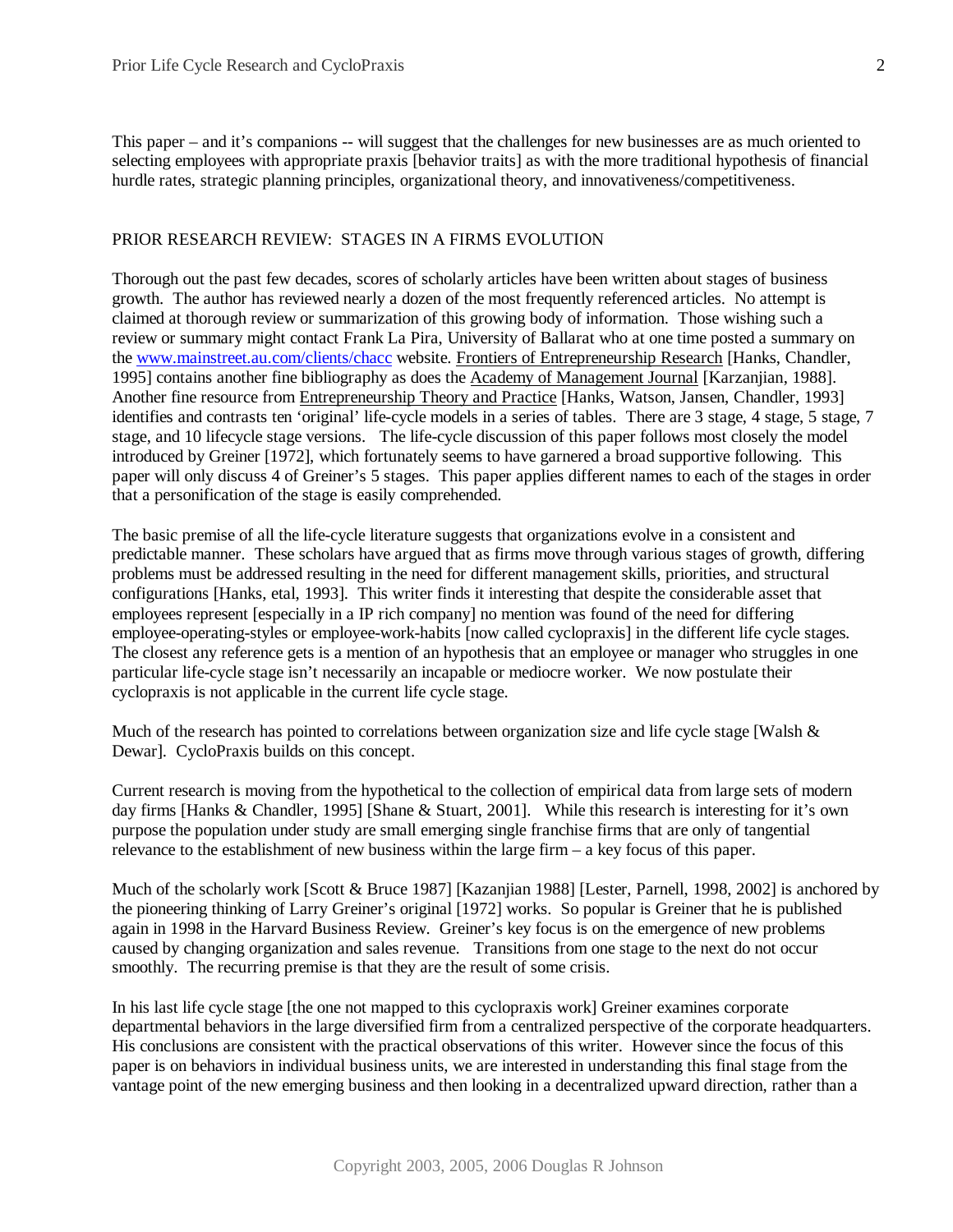centralized downward direction. Appreciating the difference in perspective is very important in understanding cyclopraxis.

In summary, the literature is rich with hypothesis to stimulate one's thinking. The work is predominantly oriented around single franchise companies. No discussion was located about the tensions and dynamics of new businesses starting within an existing culture grounded in a much more mature life cycle stage. The life cycle stage models are considered from a variety of vantage points including changes in ownership and senior management, decision-making styles, investment and financial dimensions, and treatment by the marketplace. The challenges or crisis that prompt the move from one stage to another are well thought through. No discussion was located about the changes in employee operating style necessary to work in different life-cycle stages due to differing decision-making styles, risks profile, necessary creativity, customer empathy, etc.

## TENSIONS AT LIFECYCLE BOUNDARIES

Greiner [14] and many who followed him discuss tension or crisis in the business unit at times of transition between stages. In these models, the hypothesized causes of the tensions are work methods that have become ineffective given the firms new size and new challenges. CycloPraxis provides another vantage point from which to model these tensions. The minority population's cyclopraxis style – which was absolutely necessary to get to the present point -- is no longer the optimum cyclopraxis for the business's current size and lifecycle stage. The newer population – necessary to get through the next stage – brings a new more effective cyclopraxis and greater numbers of workers. These tensions are heightened by the incumbent group's seniority and challenge in letting go.

A typical business unit in a large firm starts with one – or at most a few – authors. Shortly after initial proof of concept and demonstrated customer interest, the business unit must start growing and the need arises for people to productize, to launch manufacturing capacity, to write first datasheets, and to sell to additional customers -- to name but a few builder stage activities. In numbers these builders might swell the ranks of the new business unit from a half dozen to 50 or even 100 [this is for a business unit that might ultimately achieve at least \$100M/year in sales]. The first thing one should notice is that the ranks of builders now out number authors by almost ten to one. Sooner or later the builder's



task is finished and the business unit is best served by the capitalizer's excellence in generating and fulfilling customer demand. If the business reaches its target of \$100M/year in revenues, it may be employing well over 500 workers [at \$200,000 yr/person]. One should again notice that the number of capitalizers are now outnumbering the builders by ten to one and outnumbering the authors by one hundred to one. To visually show represent this phenomenon we need to utilize a logarithmic scale on the vertical axis as graphed to the right.

As authors give way to builders by 10:1 and builders give way to capitalizers by 10:1 the outnumbered populations are simultaneously pushed and pulled to leave the business unit! This creates a significant problem for large firms because unless they somehow work to retain the authors and builders somewhere inside the company, otherwise these key individuals will leave the firm and join other – probably medium and small – organizations. The obvious consequence is that the large firm finds it difficult to develop new business units necessary to maintain its growth. For more information see "Applying Worker CycloPraxis to the Paradox of Why Large Firms Fail to Innovate" available at [www.cyclopraxis.com.](http://www.cyclopraxis.com.)

As the number of builders 3X, 5X and ultimately 10X the number of authors a tension builds in the business unit. While the original idea for the business came from the authors, the builders pragmatic implementations suggest certain modifications. The author's natural reaction is to reaffirm the original idea and to likely rescind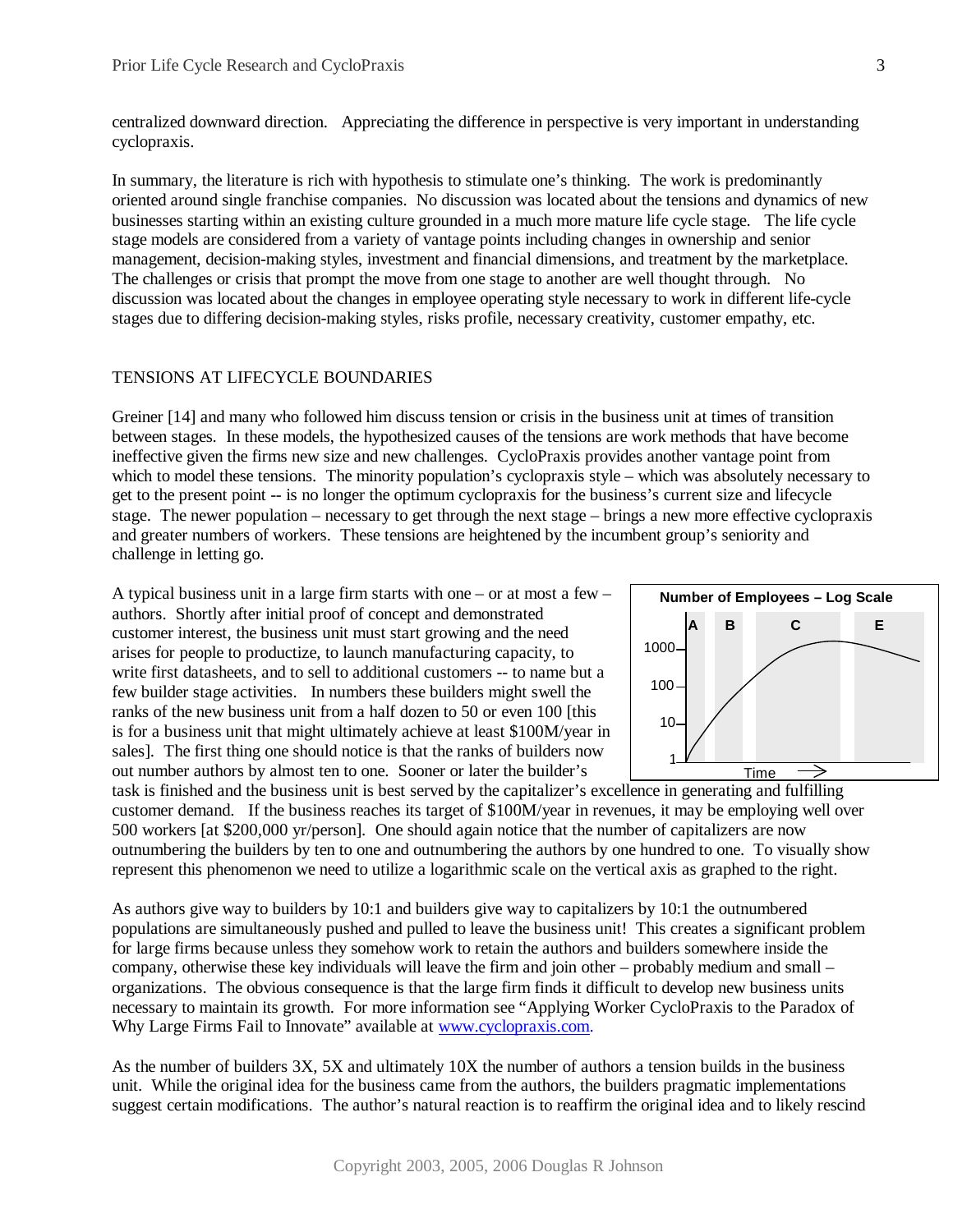permission to make changes. But the builders now outnumber the authors and can wear them down with issue after issue. The builders are also realizing successes in developing marketing materials, defining sales territories, establishing finance and controlling departments, and a host of other activities that the author-praxis has little interest for. Slowly but surely the business centroid is moving to the builder. Coffee breaks that used to be filled with exciting napkin-innovation have become the de rigueur place for ad-hoc debates over processes. Each day this new business unit is looking less attractive to the authors; simultaneously the authors are longing to return to their cyclopraxis thrill of another creative idea – often easily done with an assignment to a central research lab. At the same time the builders – now dominant in numbers -- are establishing their strong cyclopraxis of pragmatics, drive, deadlines, meetings, communications, etc. When the minority sized author group doesn't adopt the builder cyclopraxis, the builders stop including them in decision making and in the building activity. Only by the seniority of the authors' position power are they not quickly pushed out by the very builders they hired. The ultimate outcome is obvious yet often protracted.

The tensions between builder and capitalizer styles are different, but the result is the same. First, once the building is completed the evolving business unit no longer needs 50 or 100 builders. Many of the builders are offered capitalizing-stage jobs [e.g. a development engineer is offered a position in manufacturing engineering or customer consulting, or a marketing value proposition visionary is offered a position in the sales support department]. Few builders find these jobs rewarding on their cyclopraxis hierarchy and so over time they exit the business unit and often the company. Capitalizers replace them. Sometimes the very builders who developed the business unit ask for and are rewarded with promotions into management positions. But the new employees who are now being recruited for the maturing business unit have a capitalizer-praxis and quickly find themselves at odds with the builder-praxis. The capitalizers don't have the same drive, the same sense of urgency, or the same creativity as their builder predecessors. Yet these builders-turned-managers subconsciously expect these qualities in the capitalizer stage employees and become frustrated with the absence. Simultaneously, the capitalizers trundle off to complain to Human Resources that their builder managers are expecting too much, are too harsh, are not involving them in team building, and are not appropriately emphasizing employee development. Remember now that the capitalizing behavior will soon outnumber the builder behavior employee 10:1. Whom will HR listen to? Whom must the CEO listen to if the business is to make its numbers? And so, one by one the builders turned managers leave the business unit. Capitalizer managers replace them.

When the business unit decides it is time to diversify, a whole new set of tensions will arise. Once again these tensions are between capitalizers who choose to invest more energy in the existing paradigm and diversifiercaptains and diversifier-builders who see the need to branch out. These tensions are well documented by Christensen [1] and [24].

In the final decline or extend stage the business unit must realize employee attrition faster than the revenue loss or reinvestment cash is not forthcoming. The usual problem is that few capitalizers are not motivated to leave on their own ambition and downsizing results. Furthermore, the business unit usually needs an even larger reduction in the number of capitalizers in order to open sufficient positions for people with a extender-praxis. [As we've seen previously, the decline stage needs a cyclopraxis that prides itself on doing more with less (cost savings), loves being the "expert" for as long as possible, and has wonderful judgment/flexibility to provide the ultimate in individual customer satisfaction (retention). These are not cyclopraxis characteristics of the capitalizer. The charismatic people oriented capitalizer managers are replaced by personalities with enough autocratic drive to force rebalancing upon the business unit. There are obvious tensions at this transition.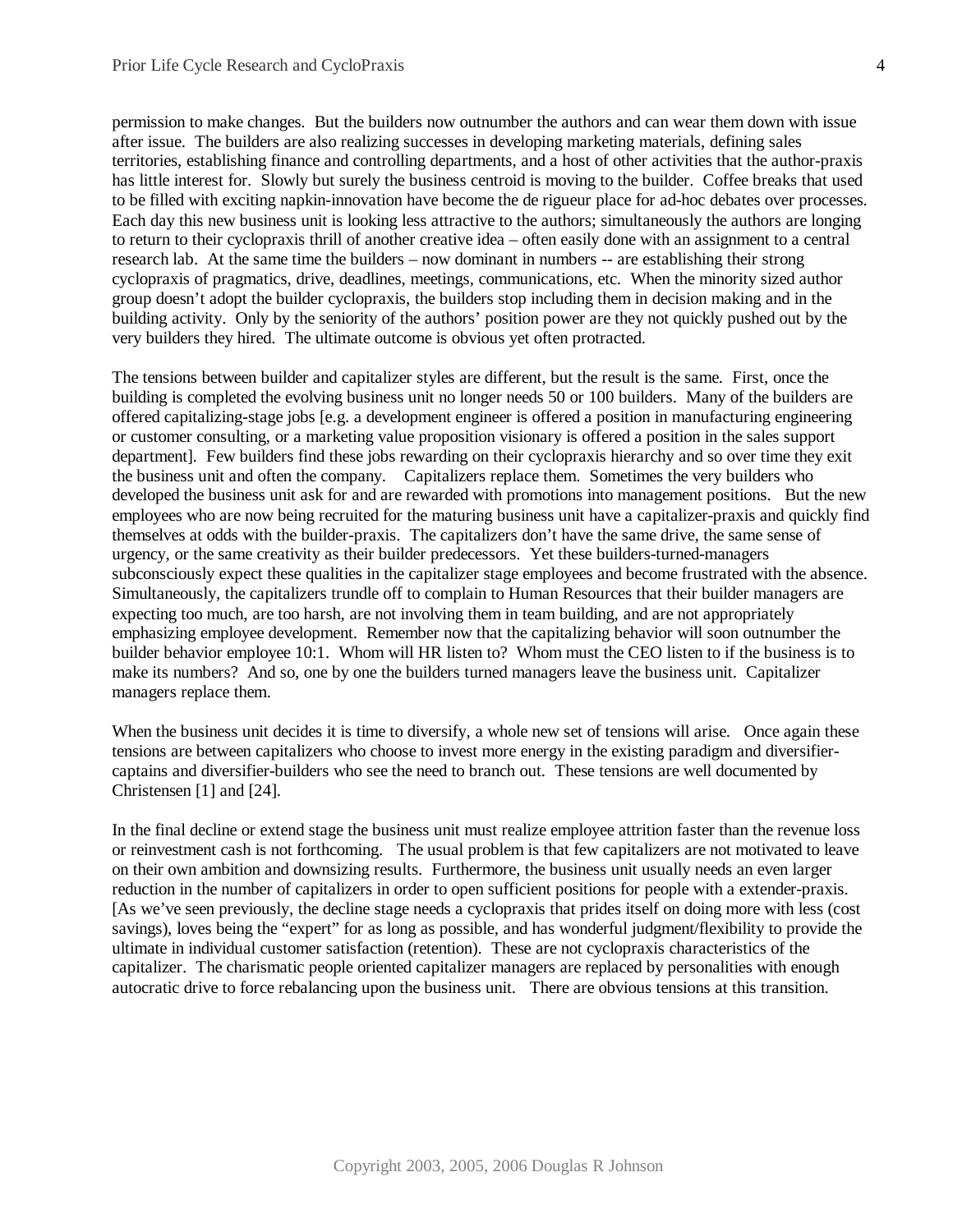### THE INVENTORS DILEMNA AND INVENTORS SOLUTION POPULAR BUSINESS PRESS

This section contrasts the cyclopraxis approach with the values/process approach written by Clayton M. Christensen and Michael E. Raynor in chapter 7 of their book "The Innovator's Solution" [27].

#### Excerpts from The Innovator's Solution – page 178:

"We have examined innumerable failed efforts to create new-growth businesses and would estimate that in as many as half of these cases, those close to the situation judge that, in retrospect, the wrong people had been chosen to lead the venture."

#### Excerpts from The Innovator's Solution – page 179.

"Managers who have successfully worked their way up the latter of a stable business unit – for example, a division that manufacturers standard high-volume electric motors for the appliance industry -- are likely to have acquired the skills that were necessary to succeed in that context. The "graduates" of this school would have finely honed operational skills in managing quality programs, process improvement teams, and cost-control efforts. Even the most senior manufacturing executives from such a school would likely be weak, however, in starting up a *new* plant, because one encounters very different problems in starting up a new plant than in running a welltuned one."

#### Excerpts from The Innovator's Solution – page 183-4 -- PROCESSES:

"Organizations create value as employees transform inputs of resources – the work of people, equipment, technology, product designs, brands, information, energy, and cash – into products and services of greater worth. The patterns of interaction, coordination, communication and decision making through which they accomplish these transformations are *processes*. Processes include the ways that products are developed and made and the methods by which procurement, market research, budgeting, employee development and compensation, and resource allocation are accomplished. … "

"… Innovating managers often try to start new-growth businesses using processes that were designed o make the mainstream business run effectively. They succumb to this temptation because the new game begins before the old game ends. Disruptive innovations typically take root at the low end of markets or in new planes of competition at a time when the core business still is performing at its peak -- when it would be crazy to revolutionize everything. It seems simpler to have one-size-fits-all processes for doing things, but *very* often the cause of a new venture's failure is that the wrong processes were used to build it."

#### Excerpts from The Innovator's Solution – page 185-6 -- VALUES:

"Employees at every level make prioritizing decisions. At the executive tiers, these decisions often take the form of whether or not to invest in new products, services, and processes. Among salespeople, they consist of on-the-spot, day-to-day decisions about which customers they will call on, which products to push with those customers, and which products not to emphasize. When an engineer makes a design choice or a production scheduler puts one order ahead of another, it is a prioritization decision."

"The larger and more complex a company becomes, the more important it is for senior managers to train employees at every level, acting autonomously, to make prioritization decisions that are consistent with the strategic direction and the business model of the company. That is why successful senior executives spend so much time articulating clear, consistent values that are broadly understood the organization. Over time, a company's values must evolve to conform to its cost structure or its income statement, because if the company is to survive, employees *must* prioritize those things that help the company to make money in the way that it is structured to make money...."

"… Over time, the values of successful firms tend to evolve in a predictable fashion in at least two dimensions. The first relates to acceptable gross margins. As companies upgrade their products and services to capture more attractive customers in premium tiers of their markets, they add overhead cost. As a result, gross margins that at pone point were quite attractive will seem unattractive at a later point. Company's values change as they migrate up-market."

"The second dimension along which values can change relates to how big a business has to be in order to be interesting… ."

Christensen's points about processes and values are interesting and the chapter contains numerous short case studies that reinforce the points. In the body of work surrounding cyclopraxis these same process and value drivers are squarely behind the recommendation to start new businesses outside the mainstream organization and further to insure that startup's separate organization includes separate sales and manufacturing organizations. Rules and processes must be judged on their own merit and applicability for the new industry – especially those that exist for the mainstream business.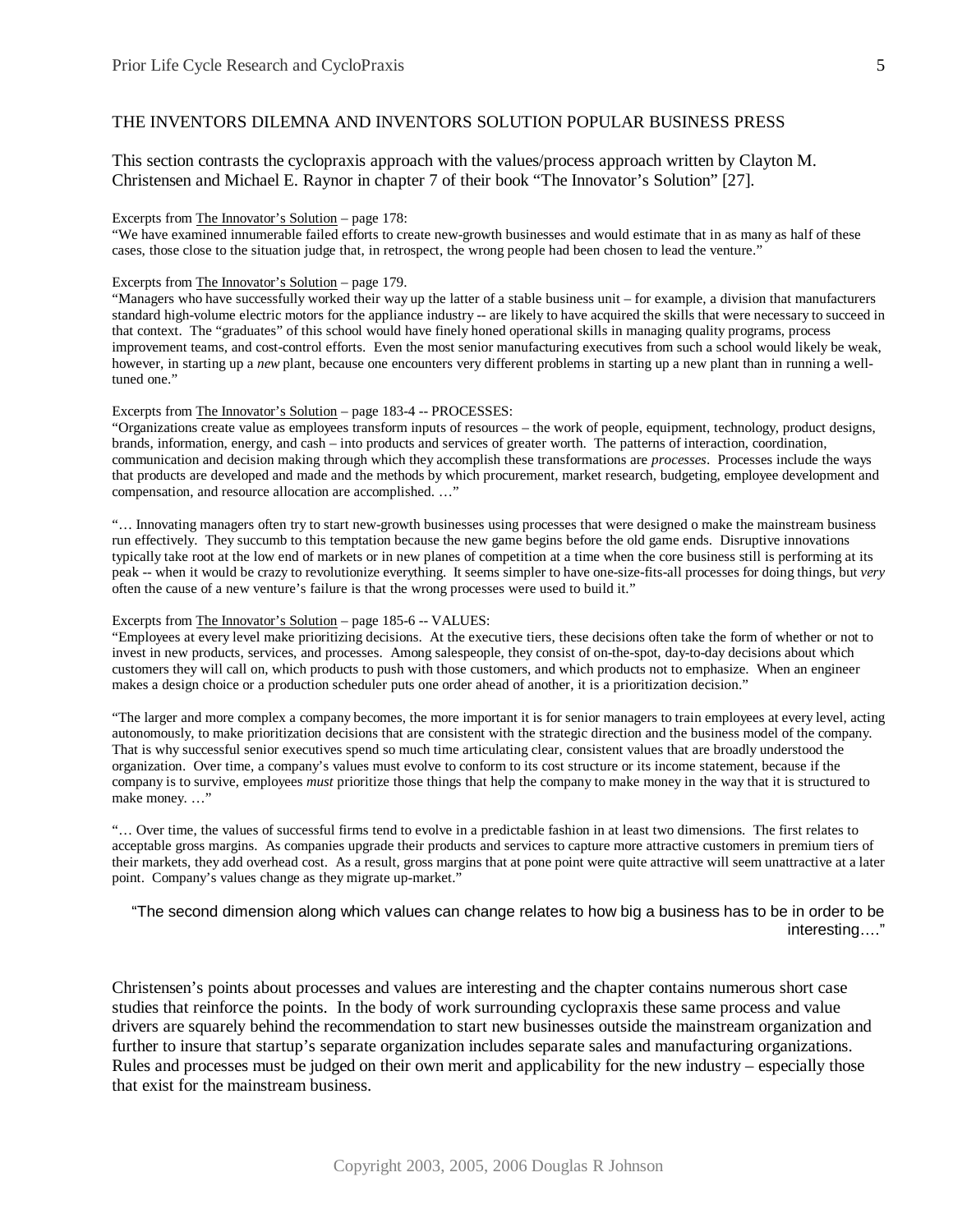Christensen further points out that a career successful manager in an established business may be ill equipped to start a new business. In the language of cyclopraxis, that manager has demonstrated success with capitalizing praxis, but may have little or no experience with the author or builder praxis. Once again, while the language is different there is agreement on principles between Christensen and cyclopraxis.

Where Christensen seemly fails to offer insights is that individuals have a predominant praxis and are suboptimum choices to work in settings other than their praxis. A capitalizer-praxis manager or contributor looks to inherit values and processes from somewhere. They are reticent to invent them. So a capitalizer-praxis captain transferred to the Pandesic startup [case study from The Innovators Solution] is naturally going to bring their values and processes from their prior capitalizing position rather than innovate to what is appropriate in the current setting. As we point out with numerous examples the same is true of a capitalizer-praxis manager transferred to run a startup organization within the company. Capitalizers prefer to optimize and maintain existing values and processes – essential traits in ongoing businesses.

Christensen [in The Innovators Solution and earlier in The Innovators Dilemma] gives some passing attention to the unique style of the innovator. One can quickly see the similarity between the innovator personality and the author praxis. But Christensen makes no mention of the builder-praxis either by that name or another. This is a key oversight for the builder is the one who:

- focuses the innovators on single business models
- delights in establishing new processes and values more than using traditional existing ones
- together with the innovator champions the business with senior management often providing the selling arguments that enable the business startup to continue receiving sponsorship in spite of process and value differences.
- Pragmatically settles for-just-good-enough so that the multitude of things can be accomplished in the available time.

This last point warrants a bit of further discussion. Christensen argues that two good disruptive attacks are "from-the-bottom-up" and "from-non-consumption". The builder-praxis' pragmatic settling for-just-goodenough is an extension of attacking from-the-bottom-up. In the products/markets space, bottom up is the low end where the specifications are not as strict, the requirement for support not as demanding, etc. – in other words being just-good-enough gets the business. To compete in a just good enough market also takes just-goodenough processes and values for which the builder-praxis is ideally suited.

## CAUSE AND EFFECT DISCUSSION

At this point the reader is justified in wondering whether market life cycles, business life cycles, or employee cyclopraxis that plays the root role in business evolution. From what is currently understood, the appropriate answer is situational.

In there is a dominant firm in an emerging business, then that firm has a large degree of control over the timing of when authoring, building, and capitalizing phases give way to the next lifecycle stage. Consider Amazon.com the dominant player in Internet based retailing. Because they have such a strong leadership position [and are able to continue that position through acquisitions], amazon.com has been able to maintain an author-praxis friendly and builder-praxis friendly environment for 5+ years. Unless there is an external event, dominant firms will preserve their success in the current life cycle phase. For instance if Amazon's investors one day decided they were tired of subsidizing every shipment in exchange for hopes of future growth [an external event], amazon.com would quickly transition to the capitalizer lifecycle stage and consequently undergo numerous internal crises, tensions, and employee turnover. Consider also Microsoft's Windows and Office businesses that have remained highly profitable in a prolonged capitalizing stage due to their dominance over nearest competitors. If Microsoft were suddenly faced with a competitive threat, forced to lower prices,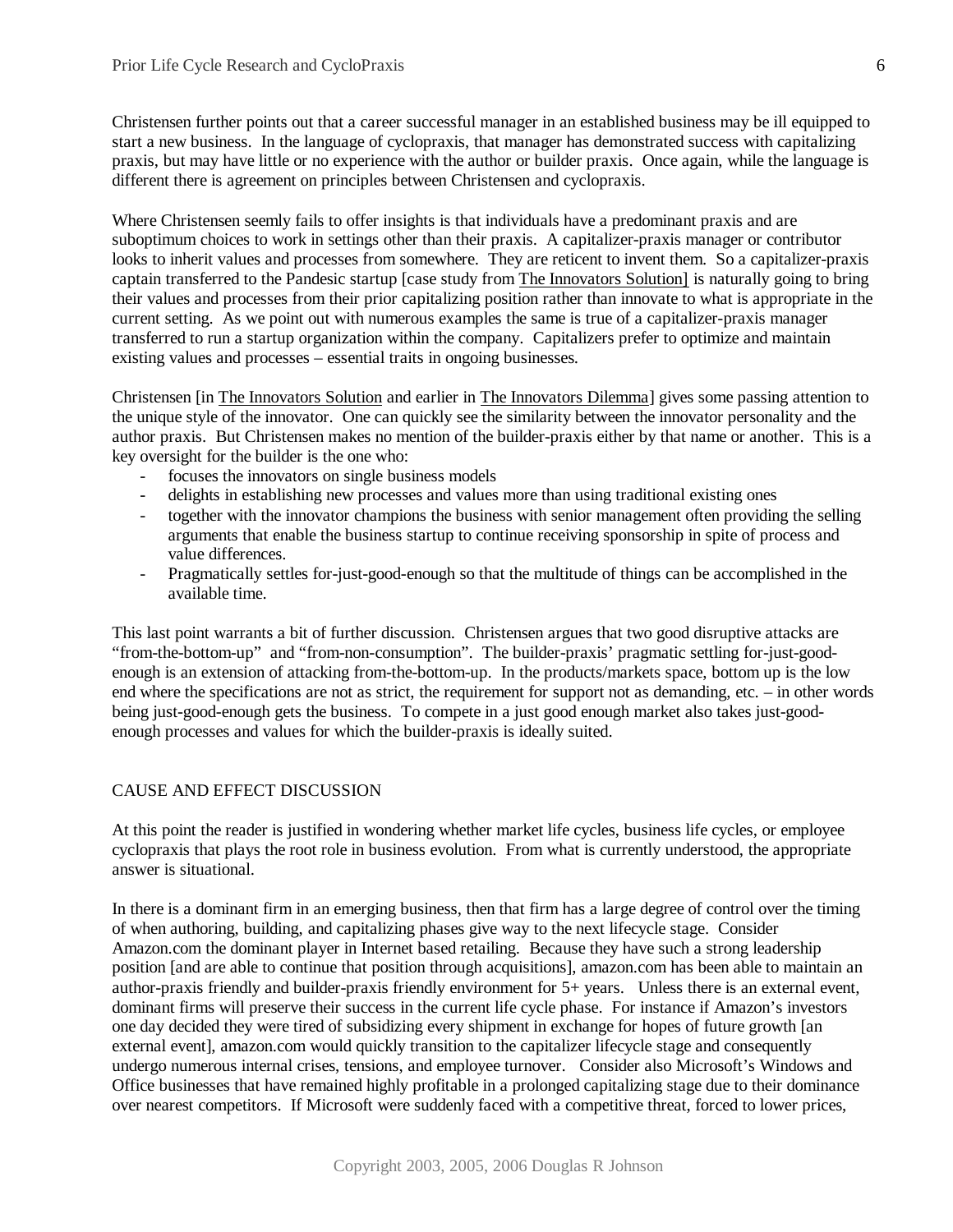and as a consequence reduced new feature development, they would find themselves in the decline stage. This change would also result in numerous internal crises, tensions, and employee turnover.

If an emerging business unit is hosted within a large firm, cyclopraxis will have the greatest influence on success of the new unit. Unless the new business wins a quick dominant position, competitive alternatives will exist. It then becomes a matter of execution in development, marketing, operations, and sales. Since the builder-praxis will execute better and faster than the re-assigned capitalizer-praxis, a startup can easily triumph over the diversifying large firm. Ferguson [Computer Wars, 1993] discusses many such triumphs in the computer segment of high tech. Christensen [The Innovators Dilemma, 1997] makes similar conclusions from different underlying research. Large firms usually continue to reinvest in the existing paradigm leaving the new paradigm for new entrants. Today, the shortsightedness of the loosing strategy is well known by senior management. So why are the leaders of large firms continuing to make the same mistake. It is likely instead that capitalizers deep in the organization who by the very nature of their praxis could never support the challenger's position are making the mistake. If the large firm could assemble a team of builders and give them organizational autonomy – as IBM did with the PC – a leading position can result.

If the business is in a highly completive industry then the market life cycle stage rules. If the market place is the decline stage, firms will have to play by the decline stage rules. Consider long distance wired telephone service. Customer retention [and related capture of a competitor's customer] is more important than building the latest technology base or capitalizing by running cost saving programs inside the operation. If the market is building around a certain paradigm, then authoring new ideas only slows adoption because the customer is confused. Standards are delayed – recall Beta vs. VHS videotape. This is the argument that Microsoft protagonists frequently use to reinforce the company's value to society. Firms can do well in each stage assuming they match the praxis of their workforce to the lifecycle stage of the market. When the market enters a new life cycle [perhaps driven by customers, another technology, or a dominant player], all participating firms will have to adjust. One adjustment will be changing the primary cyclopraxis of the workforce. Those firms who adjust quickly will gain in share during the next phase. And the tensions they experience will be brief. Those firms who resist adjustment will loose share and experience major tension.

And in most of the above cases the evolution of life cycle stages is an externally driven event. In each of the above examples the tensions and crises are the result of cyclopraxis changes as the firm tries to regain competitiveness as it moves from old stage to new stage. The magnitude of the tension and crisis is dependent upon whether the business is early or late in adjusting.

## **SUMMARY**

Four natural working styles – called cyclopraxis – are identified that map to lifecycle stages in the evolution of a business unit. The concept of lifecycle stages of a business is not new and has been extensively researched over the past 30 years. Models exist for life cycles with 3, 4, 5, 7, and 10 stages. No prior work was found that suggests an individual worker's style [cyclopraxis] might align better with one or more stages. Models all predict tension in moving through lifecycle stages. This tension can be explained by the differing styles and viewpoints of the various cyclopraxis.

CycloPraxis is conveniently explained by using just four life cycle stages. The four stages are named to enable personification. Each of four stages -- Authoring, Building, Capitalizing, and Decline -- has a unique mix of challenges and activities that tend to attract differently wired employees with differing cyclopraxis.

- The author praxis works best in start-up phase;
- The builder praxis works best during the growth of a business;
- The capitalizer praxis works best during a business's mature years; and
- The extender praxis is essential for prolonging a lucrative ending period.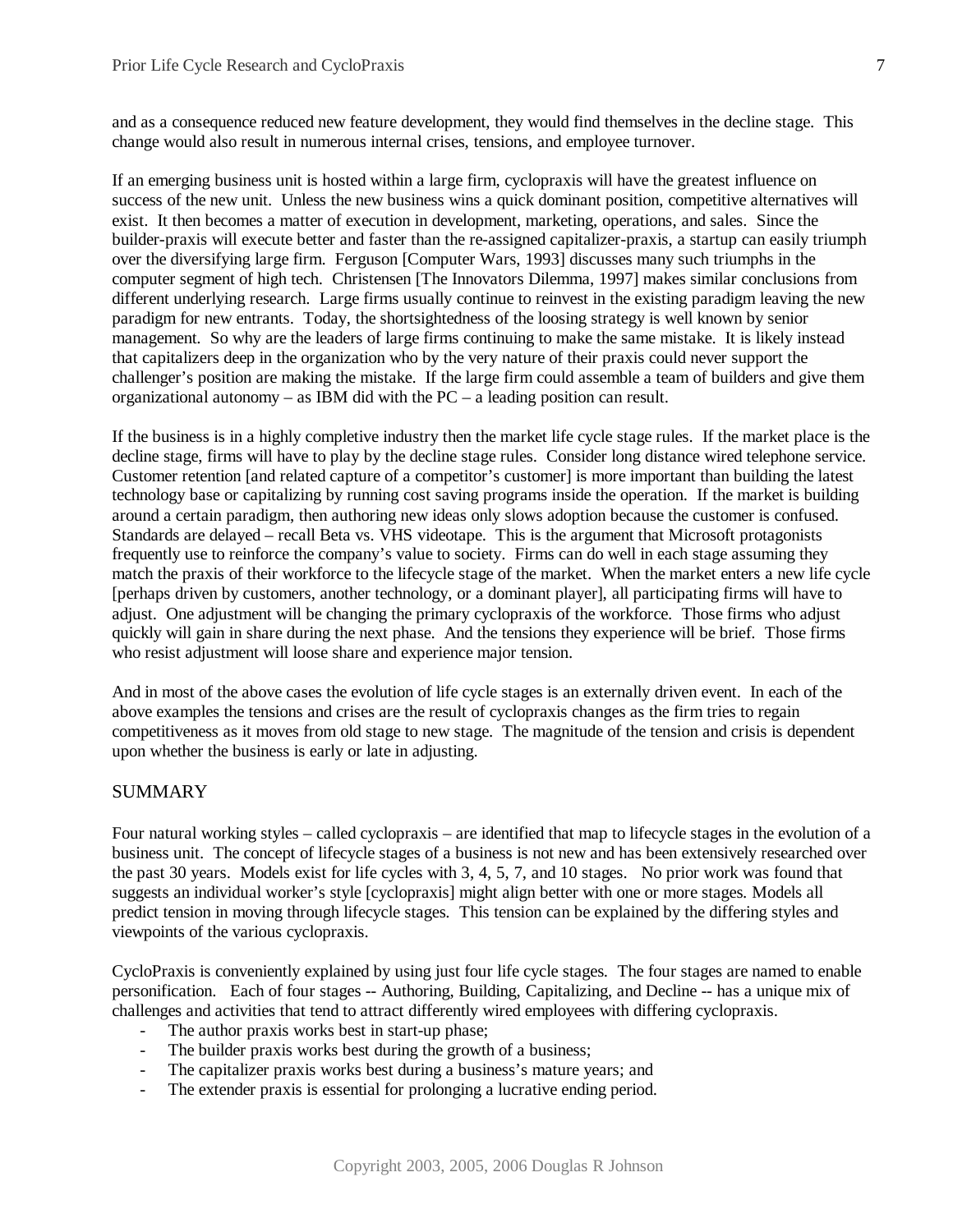The most productive workers at each stage possess certain work habits and personality traits that when combined together form their praxis or natural style. Observe how different the personalities are:

- Authors: visionary, overconfident, risk taker, unstructured, revolutionary, difficult to understand Authors: never ending creative ideas, will be creative even if inappropriate
- Builders: organized, drivers, multi-tasking, problem solvers, pragmatic, impatient, energetic Builders: driven above all else to achieve goals, need constant challenges
- Capitalizers: process followers, optimizers, consistent, participative, balanced, measured Capitalizers: happy with predictability, stressed and ineffective if proposing or following change
- Extenders: helpful, trustworthy, sociable, satisfying, structured Extenders: energized by resourceful solutions to traditional customer problems.

CycloPraxis principles apply regardless of whether the job function is marketing, sales, development, manufacturing, operations, or finance. Indeed cyclopraxis may often be a more important point of job match optimization than function. CycloPraxis is especially relevant to high technology businesses in the decades around 2000 where business life cycles are considerably shorter than people's careers. CycloPraxis may not have been measurable a century ago when business life cycles lasted multiple decades.

Other papers on cyclopraxis available at [www.cyclopraxis.com](http://www.cyclopraxis.com) include:

CycloPraxis in the Business World

Round Pegs in Round Holes … Matching Worker's CycloPraxis to the Job Applying Worker CycloPraxis to the Paradox of Why Large Firms Fail to Innovate Author, Builder, Capitalizer, and Extender CycloPraxis Work Preferences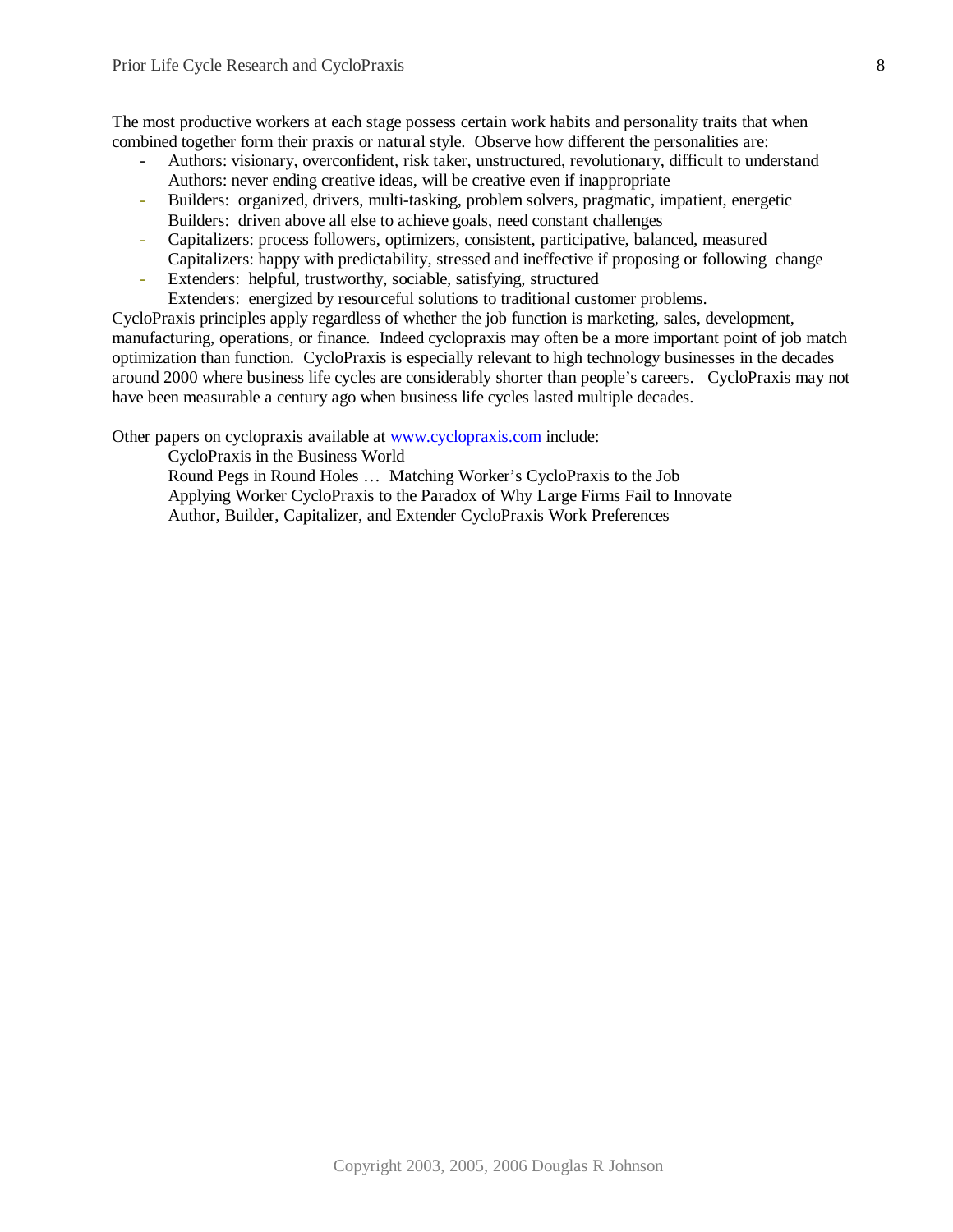#### MASTER BIBLIOGRAPHY:

- 1 Christensen, Clayton M., The Innovators Dilemma, , 1997 Harvard Business School Press, Boston MA
- 2 Morone, Joseph G., Winning in High Tech Markets, 1993 Harvard Business School Press, Boston MA
- 3 Reinertsen, Donald G., Managing the Design Factory, 1997 The Free Press, New York, NY.
- 4 Moore, Geoffrey. A, Crossing the Chasm, 1991 HarperCollins, New York, NY.
- 5 Moore, Geoffrey. A, Inside the Tornado, 1995 HarperCollins, New York, NY.
- 6 Ferguson, C. H. & Morris, C. R., Computer Wars, 1993 Times Books, New York, NY.
- 7 Hanks, S. H. & Chandler, G. N., Frontiers of Entrepreneurship Research, 1995 [www.babson.edu/entrep/fer/papers95/hanks.htm](http://www.babson.edu/entrep/fer/papers95/hanks.htm)
- 8 Hanks, S. H., Watson, C. J., Jansen, E. & Chandler, G. N., Tightening the Life-Cycle Construct: A Taxonomic Study of Growth Stage Configurations in High-Technology Organizations, 1993 Entrepreneurship Theory and Practice
- 9 Walsh, J.P. & Dewar, R. D. Formalization and the Organization Life Cycle. Journal of Management Studies, 1993
- 10 Lester, D.L., Parnell, J.A. & Frey, L., Top Management Teams' (Small Business Managers') Influence on Organizational Life Cycle, [www.sbaer.uca.edu/research/2002/ASBE/papers/02asbe060.pdf](http://www.sbaer.uca.edu/research/2002/ASBE/papers/02asbe060.pdf) , 2002
- 11 Shane, S., & Stuart, T., Organizational Endowments and the Performance of University Startups, 2001, http://bmgt1-

notes.umd.edu:8080/Faculty/KM/papers.nsf/66117572fd72b90685256a5600767089/4aae5997dde57549 85256a4f00530a16/\$FILE/endowment.pdf

- 12 Churchill, N.C., & Lewis, V., The Five Stages of Small Business Growth. Harvard Business Review, 1983.
- 13 Kazanjian, R. K. Relation of Dominant Problems to Stages of growth in Technology-Based New Ventures. Academy of Management Journal, 1988, Vol 31-2.
- 14 Grenier, L. E. Evolution and Revolution as Organizations Grow. Harvard Business Review, 1972 and 1998.
- 15 Scott, M & Bruce, R. Five Stages of Growth in Small Business, Long Range Planning, 1987
- 16 Berner, R., Why P&G's Smile is so Bright, Business Week, August 12, 2002
- 17 Quinn, J.B., Anderson, P., Finkelstein, S., Managing Intellect, Managing Strategic Innovation and Change, 1997, Oxford Press, New York, NY
- 18 Maccoby, M., Narcissistic Leaders. Harvard Business Review, 2000
- 19 Johnson, D., "CycloPraxis in the Business World", [www.cyclopraxis.com](http://www.cyclopraxis.com), 2005
- 20 Johnson, D., "Round Pegs in Round Holes … Matching Worker's CycloPraxis to the Job", [www.cyclopraxis.com](http://www.cyclopraxis.com), 2005
- 21 Johnson, D., "Applying Worker CycloPraxis to the Paradox of Why Large Firms Fail to Innovate", [www.cyclopraxis.com](http://www.cyclopraxis.com), 2005
- 22 Johnson, D., "Author, Builder, Capitalizer, and Extender CycloPraxis Work Preferences", [www.cyclopraxis.com](http://www.cyclopraxis.com), 2005
- 23 Johnson, D., "Further CycloPraxis Study", [www.cyclopraxis.com](http://www.cyclopraxis.com), 2003
- 24 Johnson, D., "Prior Research related to Company Lifecycles and its Application to the Study of CycloPraxis", [www.cyclopraxis.com](http://www.cyclopraxis.com), 2005
- 25 Pinchot, Gifford, *Intrapreneuring*, 1985 Harper & Row, New York, NY
- 26 Pinchot, Gifford & Pellman, Ron, Intrapreneuring in Action, 1999 Berrett –Koehler Publishers, San Francisco, CA.
- 27 Christensen, Clayton M & Raynor, Michael E, The Innovator's Solution, 2003 Harvard Business School Press, Boston MA
- 28 Tieger, Paul D, and Barron-Tieger, Barbara, Do What You Are, 2001 Little, Brown, and Company, New York, NY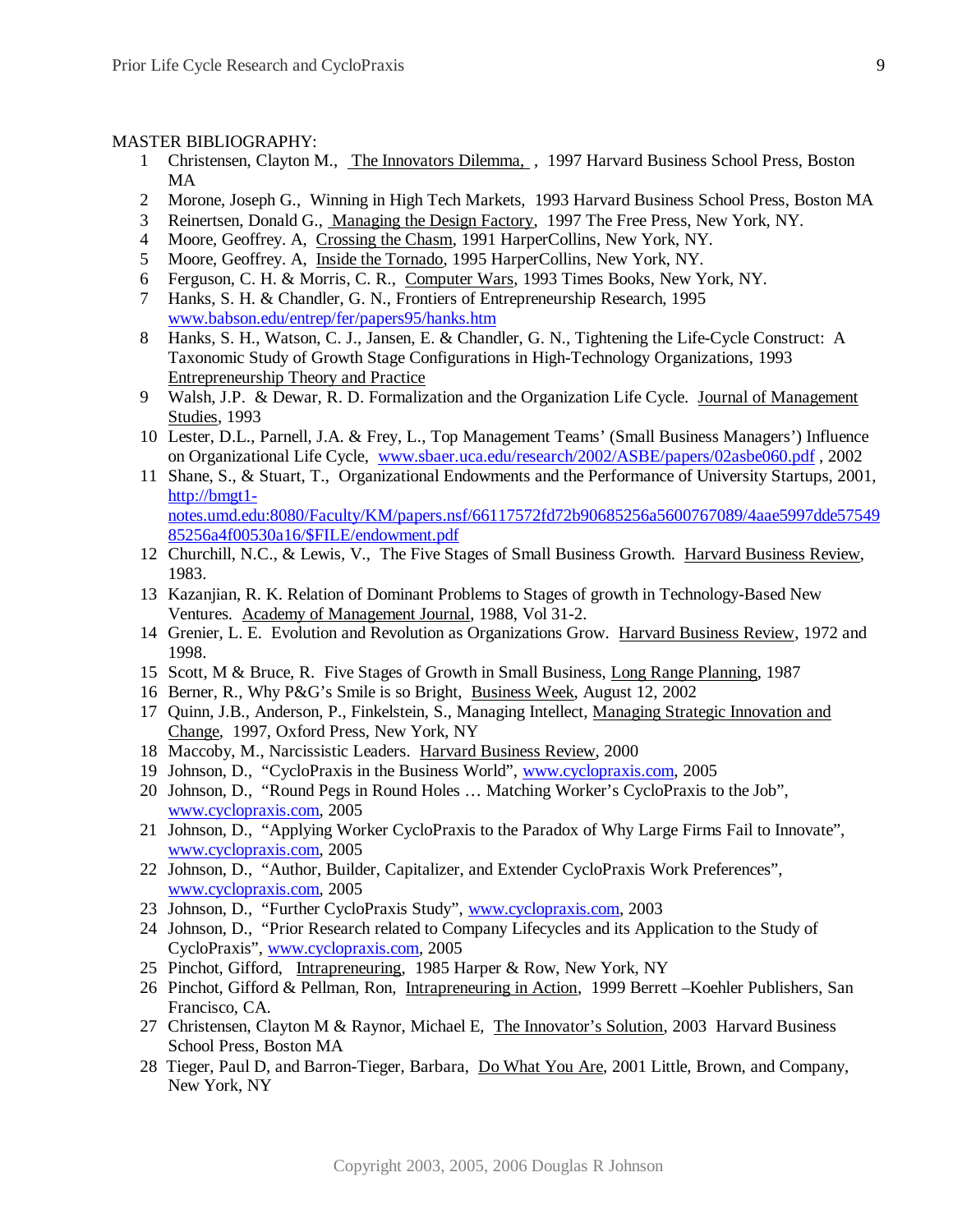#### CYCLOPRAXIS OVERVIEW

Adapted from the paper "CycloPraxis in the Business World", Doug Johnson, 2005, [www.cyclopraxis.htm](http://www.cyclopraxis.htm)

The classic match between worker and job is function: operations, manufacturing, marketing, finance, sales, development, legal, nursing, teaching, plumbing, retailing,. Business schools organize their classes this way, help wanted ads are organized this way, and career ladders are designed this way. There is another and equally important dimension to the fit between workers and their jobs: CycloPraxis. "Praxis" is one's "customary practice or conduct", meaning the way we naturally do things. Adding "cyclo" aligns a worker's praxis to the stage in a business unit's overall evolution: start-up, growth, maturity, and decline.

The first lifecycle stage is Authoring [A – for short]. This is where an innovative idea is championed and developed and

where the business is initiated. The second stage is **Building [B]**. This is when innovations become products, early customers partnerships form, markets explode, operations begin, finance and quality and human resource functions begin, first processes are initiated. Next comes the need to maximize output in a stage called Capitalizing [C]. In this stage the business unit reaches its full potential, generates the most substantial profits or best resource utilization, repeatedly wins customers and delivers maximum value. Since all contributions someday diminish in value, the smart business will begin Diversifying [D] by leveraging the rewards of capitalizing business units. In effect, diversification is simply starting the authoring and building all over again in what will eventually become another business unit. Finally, every business unit reaches its peak and begins a long and slow Extending [E] stage. Marketplace rewards erode as demand falls and remaining competition



intensifies due to standardization, saturation, and better performing alternatives. The business unit focus shifts from customer acquisition to customer retention. Knowledge experts and appreciative customer service are key volume drivers for sustained business.

Each of these four lifecycle stages of a business unit inherently attracts employees with different cyclopraxis. What entrepreneur would apply to work in a declining business unit where opportunity identification is sharply curtailed, where cash is siphoned off to other ventures, and where the principle activity is strong individual customer intimacy? Conversely, what customer-loyalty oriented employee would tackle a new venture without any customers? In between, one finds project managers who are not normally the initiators; they do better with an idea or initiative that is already past the napkin stage. On the other hand, project managers quickly tire of the repetitive work of the middle market. And the most efficient at repetitive production would look at early growth challenges and exclaim "how do I get started, where are the processes?"

There is nothing new about the concept of the lifecycle of a business and the organizations that participate in birth, growth, profits, and decline. The new concept around CycloPraxis is the connection around a worker's natural semi-conscious work style preferences and the business lifecycle. Observations of hundreds of workers in wide ranging disciplines suggest 4 meaningful praxes. The first praxis is made up of a small percentage of people that always having fresh new ideas. A smaller percentage of those idea people go on to champion those ideas year after year until they are proven correct. Further observation identifies a second group of people who seek challenging new assignments around unsolved problems and who see them through to completion with unwavering focus to task. This second praxis thrives upon getting-it-done, whatever 'it' is. Upon completion of 'it', they simply look for another assignment. The second group rarely has the original idea and if called upon to propose the new idea might struggle to muster the appropriate spontaneous creativity. A third praxis – and by far the majority -- thrives when there is predictability and a defined structure in which they contribute to the profitability or effective resource utilization of the business unit. They enjoy situations where their output is measured and often tied to pay. Key players are often making incremental improvements in processes, products, efficiencies, yield, and costs. A fourth praxis enjoys work environments where they can apply their expert knowledge, solve the problems of customers, or engage in training. This last praxis creates lasting value with their contribution.

The preceding lifecycle discussion is optimized around the manufacturing corporation. Nevertheless, the same lifecycle concepts can be found in many other business types. Consider a professional practice. The Authoring phase is trivially short; Building – practice startup -- must still occur. Then the professional settles into a long career of capitalizing. The extend phase may be short [sale of practice] or long [services offered part time for little or no fee while in active retirement]. Or consider a Main Street USA business that is a franchise of some established chain. Generally the business owner goes the franchise route because they have anxieties about the building phase and the franchise package permits capitalization to happen sooner.

AUTHORS: The authors' – entrepreneurs, architects, and visionaries -- greatest strength is the ability to conceive and champion an idea. Authors are risk takers, relatively unstructured, revolutionary, bold, and hold a stubborn persistence to their own ideas. Authors are most fruitful when they and their idea have little organizational grounding. Many feel more comfortable working outside the processes of the large firm; consequently they initiate many startups with VC help. Those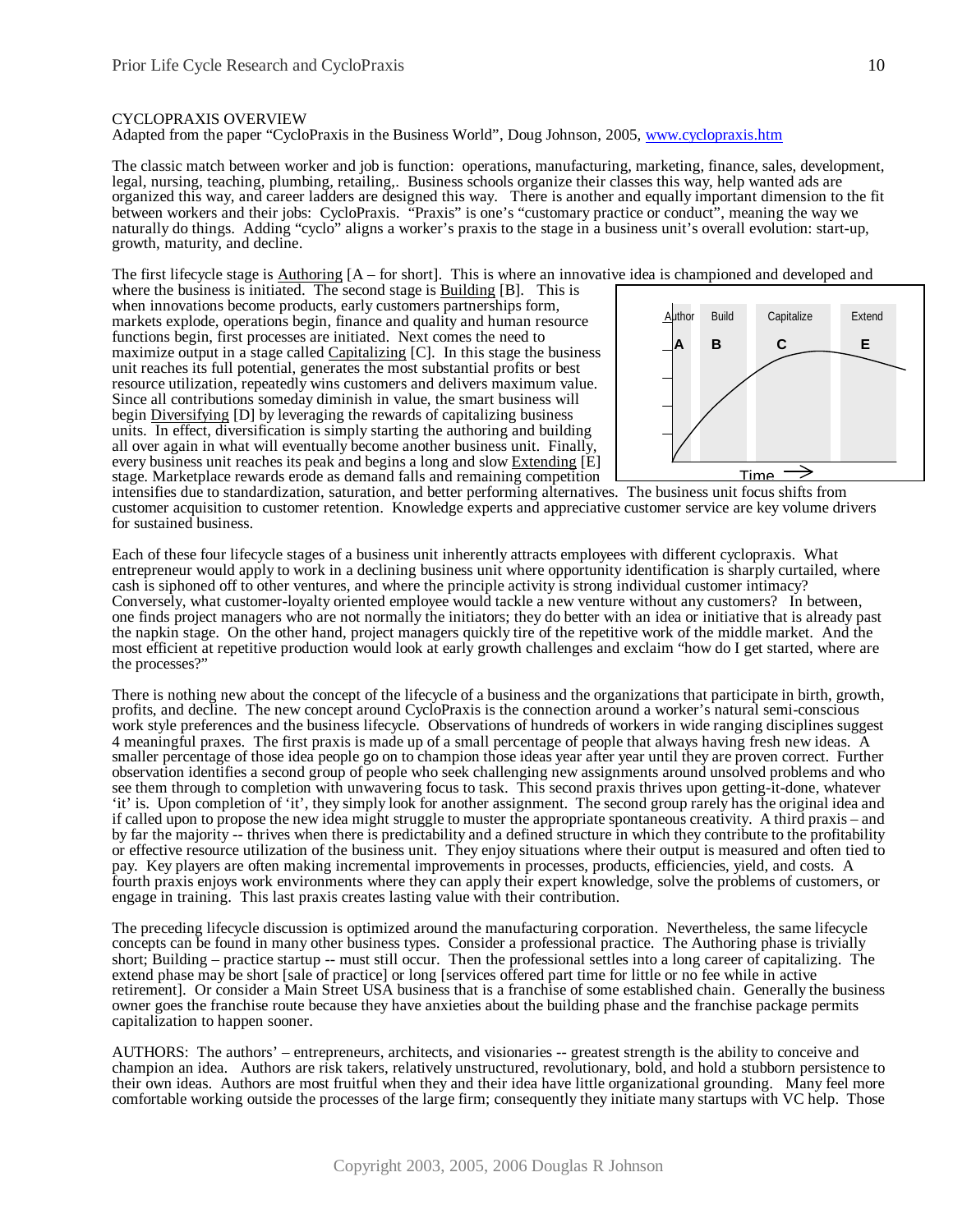authors who do remain in large firms are the idea originators of most new business units. Others see, authors as overconfident and unrealistic about the business appeal of their ideas. Authors are most happy being creative and are constantly offering hypotheses and ideas to everyone around them. Authors are most unhappy when they are not permitted to express their creativity or when others fail to rally to their ideas.

But the same personality traits that are strengths in the author-praxis work against success later in the evolution of the business unit. Authors generally disdain details, financial controls, and aggressive marketing. They often are poor at leading, communicating, and delegating. Authors are frequently disruptive to teams due to narcissist driven competition for best idea. As a result the classic challenge facing many business units – startup or large firm -- is the succession plan of the original author-entrepreneur.

BUILDERS like authors are strong initiators. They play an absolutely fundamental role in the growth of new business units. In product development, they are responsible for commercializing the author's idea. Builders institute the quality control, the first operations, the delivery, the support, the financial controls, the value proposition, the sales recipe, and the first marketing collaterals. Builders are highly organized, energetic, excellent problem solvers, very pragmatic, prolific communicators, and able to simultaneously work on a phenomenal number of tasks. Builders fearlessly run lots of experiments looking for the right recipe and learn rapidly from their mistakes. They work long hours and hold accomplishing the goal above all else [even above employee relations]. The builder-praxis is driven by achievement of goal, and once achieved they need something else to build or they become unhappy.

Unlike the author, a builder needs to be better grounded either with someone else's idea or affiliated with an organization. Builders are strong drivers and push organizations hard, and so once again the same personality traits that make a builderpraxis successful in the expansion stage also limits its effectiveness later in the evolution. Builders are seen by others as impatient, insensitive to people, and overly type "A". They are poor leaders of the large number of effective capitalizers because the builder drives the capitalizer with endless urgent improvements rather than focusing on people management, team motivation, and predictability. The builder's narrow pragmatism – a strength during the building stage – not only inhibits their effectiveness at authoring new ideas but also limits their sensitivity to the motivation needs of the large sales, marketing, and manufacturing populations to follow.

CAPITALIZERS -- due to their attention to detail, excellence in following established processes, and their penchant for steady improvement -- are key to a business's profitable existence. Capitalizers appreciate a structured work environment and delight in repeatedly executing the plan with constant gradual improvement. The setting and meeting of work quotas energizes the capitalizer-praxis. Capitalizers have a stronger people and profit/resource orientation than either the author or the builder. Taken together, these traits increase the business unit's efficient use of resources. During the capitalizing stage, firms gain pay back on the initial investments of authoring and building the new business unit. Business revenues and operational efficiencies reach their peak. And happily, the motivated capitalizer will enjoy growing personal their financial reward.

Working together with capitalizers in this middle stage are C*aptains* who fill the role of people management, strategic leadership, and continual improvement of the process and structured work environment. Captains have strong regard for hierarchy and may go by the titles of foreman, supervisor, manager, and vice president. The captain's primary responsibility is continual stewardship of the successful work output from the business unit's capitalizer population. There are lots of straightforward management and leadership tasks [planning, organizing, delegating, controlling] and tools [quality circles, continuing education, … ] associated with the captain's role. Efficiency improvement, quality improvement, automation, and cost controls are all examples of standard measures. Success is dependent upon the captain's motivational skills, management and leadership savvy, and achieving targeted profits. Success is rewarded with visible perks [corner office, company car] and formal promotions. The captain is happy when things are trending up and to the right.

The author and the builder sees the capitalizer and captain as resisting change, unimaginative, unable to identify and solve problems, and too comfortable with 'average'. On the other hand, the capitalizer/captain sees the builder as disruptive, brash, and threatening to the predictable productive environment. Authors in the eyes of the capitalizer/captain are just frivolous idea guys who will likely never amount to anything. Perceptions aside, capitalizers and captains are less effective at authoring or building because neither stage is predictable, because there are no processes, and because of less developed imagination and problem solving skill. Capitalizers are reluctant to deal with the unknown. On an individual's level, capitalizers who draw building or authoring assignments frequently under-perform against management expectations. At the business unit level, the Capitalizer's traditionalism traits can scuttle important diversification. The capitalizer doesn't want their comfortable status quo to change and they frequently resist adjusting to changing market conditions. Unfortunately when the landscape makes a shift and capitalizers don't adapt, decline begins.

DIVERSIFIERS: Diversification is simply the re-application of authoring and building.

EXTENDERS: To maximize profits and resource utilization as the lifecycle extends the business unit should employ workers with appropriate praxes – one we call extenders. During this last lifecycle stage, retaining existing customers is the key strategic principle. Customer retention is accomplished through a combination of expert assistance, sympathetic